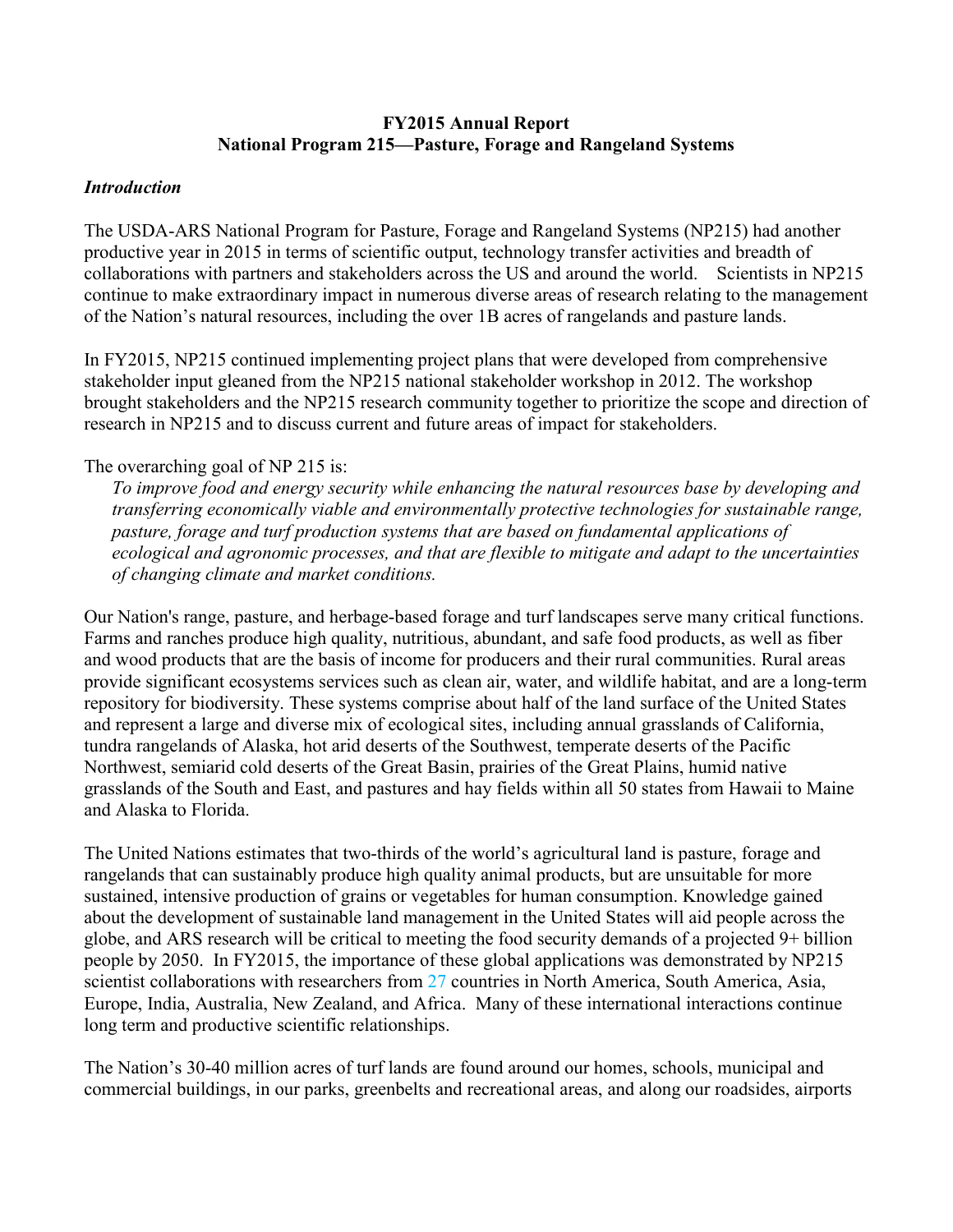and right-of-ways. These lands contribute to our well-being in many ways, including beautifying our towns and cities; enhancing property values; and providing vital environmental services such as erosion prevention, nutrient cycling, carbon sequestration and aquifer replenishment. These industries contribute an estimated \$40 billion a year to the U.S. economy.

Pastures, forages and rangelands are the primary forage base for U.S. livestock grazing industries and are used by more than 60 million cattle and more than 8 million sheep and goats. Forage livestock systems contribute more than \$100 billion in farm sales annually to the U.S. economy. The estimated value of alfalfa and other hay production is \$13 billion, and is the third most valuable crop to U.S. agriculture, behind only corn and soybeans. In addition, hay exports from all U.S. ports has increased 34% during the 2002-2011 period to nearly 4M metric tons per year. The publicly owned rangelands in the western U.S. are also critically important, providing forage on 260 million acres for three million beef cattle and sheep raised on over 30,000 primarily family owned and operated ranches. Nearly 70% of dietary protein and 40% of dietary calories for the U.S. population are of animal origin, and forage resources are crucial for sustained efficient production of food animal products.

The ecosystem services provided by these lands are of increasing importance. Watersheds in upland range and pasture regions are essential sources of clean water for urban areas, irrigated agriculture, and recreation. These lands provide forage and habitat for numerous wildlife species, including 20 million deer, one-half-million pronghorn antelope, 400,000 elk, 55,000 feral horses and burros, and hundreds of additional animal and bird species. An array of additional demands are also placed on these natural resources, including mining, oil and natural gas production, camping, hiking, fishing, hunting, and other recreational activities. For example, Bureau of Land Management rangelands, primarily in the western U.S., supported over 1.5M hunters and over 40M visitors in 2011. Meeting these many demands requires an improved understanding of how basic ecological processes are affected by grazing livestock production, drought, climate change, forage management and harvest, and other conservation practices.

Of particular significance is the continued close working relationship between NP215 Scientists and technical staff with the Natural Resource Conservation Service. The NRCS provides technical support to the management of ~1B acres of private grazing lands. ARS scientific support in the development of conservation practices deployed by the NRCS, and the quantitative techniques employed in evaluation their effects, is critically important to the management of these natural resources.

Harvested and conserved forages provide a dietary resource for continuity of livestock production that is especially important during periods of cold or drought when nutrient rich plants are not available. Harvested and conserved forages also provide an important source of roughage and nutrients for dairy cattle in confined animal feeding operations. To meet this demand, nearly 200 million tons of forage crops are harvested each year from 73 million acres in the U.S., which is 24% of the cropland providing about half the forage requirements of dairy cattle. The remainder, along with rangeland and pasture, supplies the forage needs of beef cattle, sheep, goats, horses, and other livestock. Increased forage and food animal production efficiencies are needed to ensure the competitiveness and sustainability of food animal producers and to improve domestic and international food security.

During FY 2015, 96 full-time scientists working at 23 locations across the U.S. actively engaged in more than 27 ARS-led and 204 cooperative research projects in NP215. ARS-lead projects were approved through the ARS Office of Scientific Quality Review in 2012, making FY2015 the third year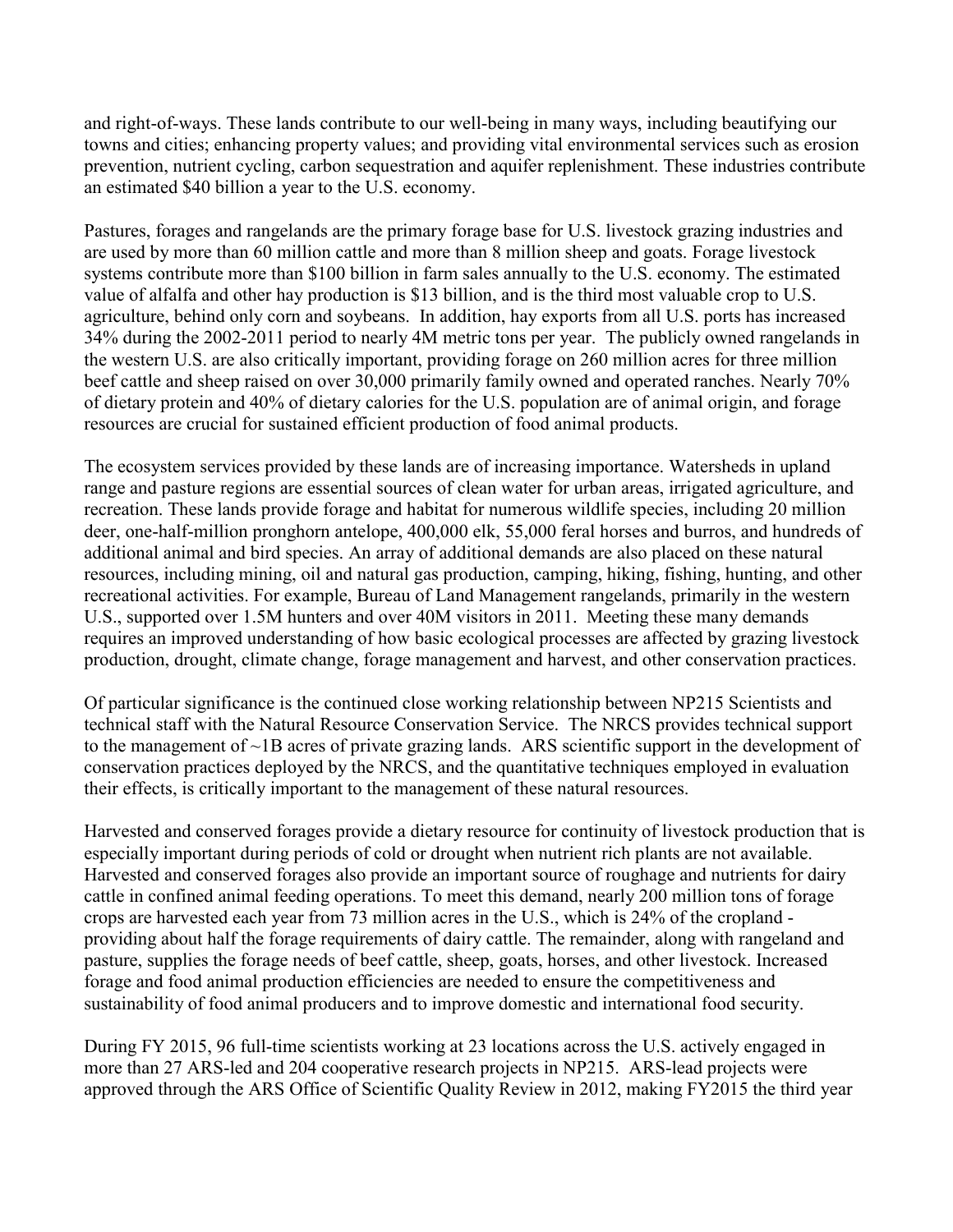of implementation of these five-year projects. The gross fiscal year 2015 funding for NP215 was \$47 million.

# **New additions to the NP215 team in 2015 were:**

- **Dr. Serge Edme** joined the Grain, Forage & Bioenergy Research Unit, Lincoln, NE, in 2015 as a Research Geneticist working on switchgrass and other perennial grass species, breeding and genetics.
- **Dr. Corey Moffet** joined the Southern Plains Range Research Station, Woodward, OK. Dr. Moffet is a Research Rangeland Management Specialist, and came to ARS from the Samuel R. Noble Foundation.
- **Dr. J. Gonzalo Irisarri** from Cátedra de Forrajicultura, IFEVA, Facultad de Agronomía, Universidad de Buenos Aires, CONICET joined the Rangeland Resources Research Unit, Cheyenne, WY, as a visiting scientist for 2015. Dr. Irisarri's research used long-term data to produce a publication on grazing intensity regulating ANPP response to precipitation currently in press with *Ecological Applications*.
- **Dr. Yuanyuan Cao** was a visiting scientist in the Plant Science Research Unit in Saint Paul, MN. Dr. Cao is an Associate Professor in Microbiology at Anhui Agricultural University, in Hefei, Anhui in China, and her research with ARS focused on phenotyping alfalfa root architecture and characterizing diversity in symbiotic bacteria in alfalfa root nodules.
- **Dr. Huiqin He** of Yibin University, Yibin, China, was a visiting scientist in the Forage and Range Research Laboratory, Logan UT. Dr. He conducted meta-analysis of seeding success on pinyonjuniper reduction treatments in Utah.
- **Dr. Amanda Gearhart** has joined the Range and Meadow Forage Management Research Unit, Burns, OR, as a post-doc.
- **Dr. Alpana Joshi**, a post-doc from India, joined the Forage and Range Research Laboratory, Logan UT, to conduct research on cytology and genetic determinants of genetic stability in Kentucky bluegrass.
- **Dr. Cristiane Pilon** has recently joined the Dale Bumpers Small Farms Research Center in Booneville, AR as an Oak Ridge Institute for Science and Education **(**ORISE) postdoctoral research associate. Her research will focus on how grazing management and buffer strips affect soil erosion and nutrient and pathogen runoff from pastures. Dr. Pilon recently graduated from the Crop, Soil and Environmental Sciences Department at the University of Arkansas.
- **Dr. Amanda Ashworth** from the University of Tennessee Plant Sciences Department is an ORISE postdoctoral research associate on forage agronomy with the Dale Bumpers Small Farm Research Center in Booneville AR, in collaboration with the Poultry Production and Product Safety Research Unit, Fayetteville, AR.
- **Dr. Lauretta Ngere,** a quantitative geneticist from Texas A&M (originally from Nigeria), has joined the Dale Bumpers Small Farm Research Center in Booneville AR, as an ORISE postdoctoral research associate as well. She is working on developing improved ruminant animal management systems to enhance the productivity, efficiency and viability of animal production on low input farms.
- **Dr. Sandra Leanne Dillard** joined the Pasture Systems and Watershed Management Research Unit in University Park, PA as a post-doc research associate. Dr. Dillard completed her PhD at Auburn University and she is currently studying mitigation of methane emissions and increasing the economic sustainability of forage-based dairy systems.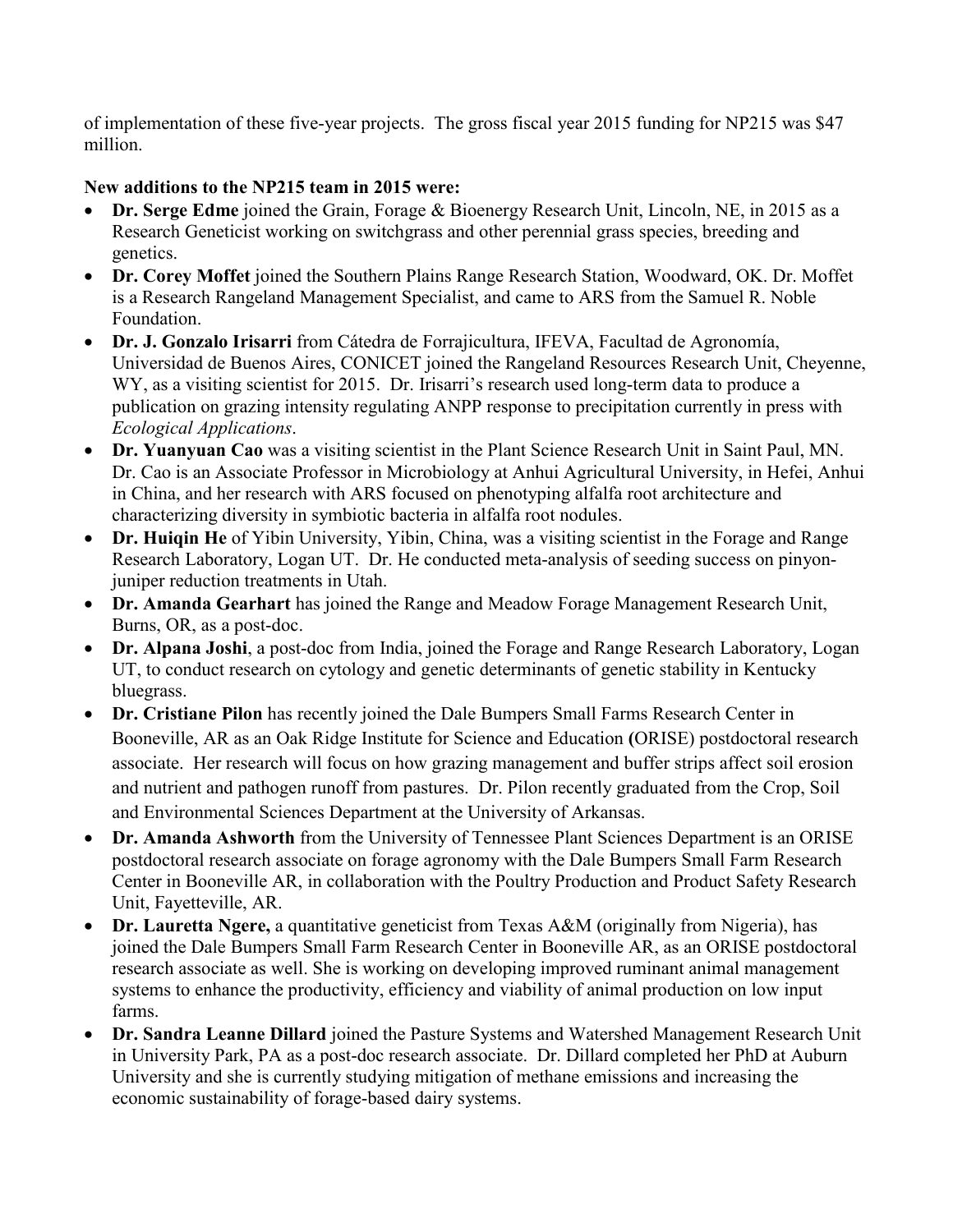• **Dr. Ana Roca-Fernandez** has also joined the Pasture Systems and Watershed Management Research Unit in University Park, PA as a post-doc. She completed her PhD at the University of Santiago de Compostela in Spain and will be conducting research on the effects of tannin-containing forages on ruminal fermentation and methane output of grazing dairy cows.

## **The following scientists retired from the ranks of NP215:**

- **Dr. Stephen Alderman**, of the Forage Seed and Cereal Research Unit, Corvallis OR. Dr. Alderman was the lead scientist and plant pathologist assigned to develop disease control measures for cool season grass seed crops.
- **Dr. Dean Anderson** of the Rangeland Management Research Unit, Las Cruces, NM, after 40 years and a very successful scientific career.
- **Dr. Tony Svejcar,** Research Leader at the Range and Meadow Forage Management Research Unit, Burns, OR.
- The Plant Science Research Unit in Saint Paul, MN had three NP215 scientists retire in 2015: **Dr. Michael Russelle**, Soil Scientist, retired after 33 years of service to ARS. He was a Fellow of American Society of Agronomy and the Soil Science Society of America; **Dr. John Gronwald,** Plant Physiologist, retired after 36 years of Federal service. His recent work advanced alfalfa genomics using microarrays and RNA-seq to develop the first alfalfa gene index; **Dr. JoAnn**  Lamb, Research Geneticist, retired after 23 years of service to ARS. Her research focused on developing alfalfa germplasm with novel traits. In 2013 she was awarded an Honorary Lifetime Membership in the North American Alfalfa Improvement Conference.

The distinguished record of service of these scientists is recognized world-wide, and they will be missed in NP215.

## **The following scientists in NP 215 received prominent awards in 2015:**

- A paper authored by **Drs. Sayjro Kossi Nouwakpo and Mark A. Weltz** of the Great Basin Rangelands Research Center, Reno NV, received the Outstanding Youth Paper Award from the International Youth Forum on Soil and Water Conservation, Nanchang, China.
- **Dr. Bill Anderson** of the Crop Genetics and Breeding Research Unit, Tifton GA, was a 2015 Fellow of the American Society of Agronomy.
- **Dr. Jeff Herrick** of the Rangeland Management Research Unit, Las Cruces, NM, was named a Fellow of the Society for Range Management based on several decades of highly successful work in rangeland science.
- **Dr. Kris Havstad** of the Rangeland Management Research Unit, Las Cruces, NM, received the W.R. Chapline Research Award from the Society for Range Management.
- Melinda Dornbusch of the Plant Science Research Unit in Saint Paul, MN received the Civil Servant of the Year Award from the Federal Executive Board of Minnesota.
- **Dr. Joan Burke** of the Dale Bumpers Small Farm Research Center in Booneville, AR was awarded the ARS Southeast Area Technology Transfer Award for "Technology to Aid in the Control of Internal Parasites in Sheep and Goats."
- **Dr. Mary Beth Hall** of the Cell Wall Biology and Utilization Research Unit in Madison, WI received the Editor's Choice award for a paper published in the Journal of Dairy Science.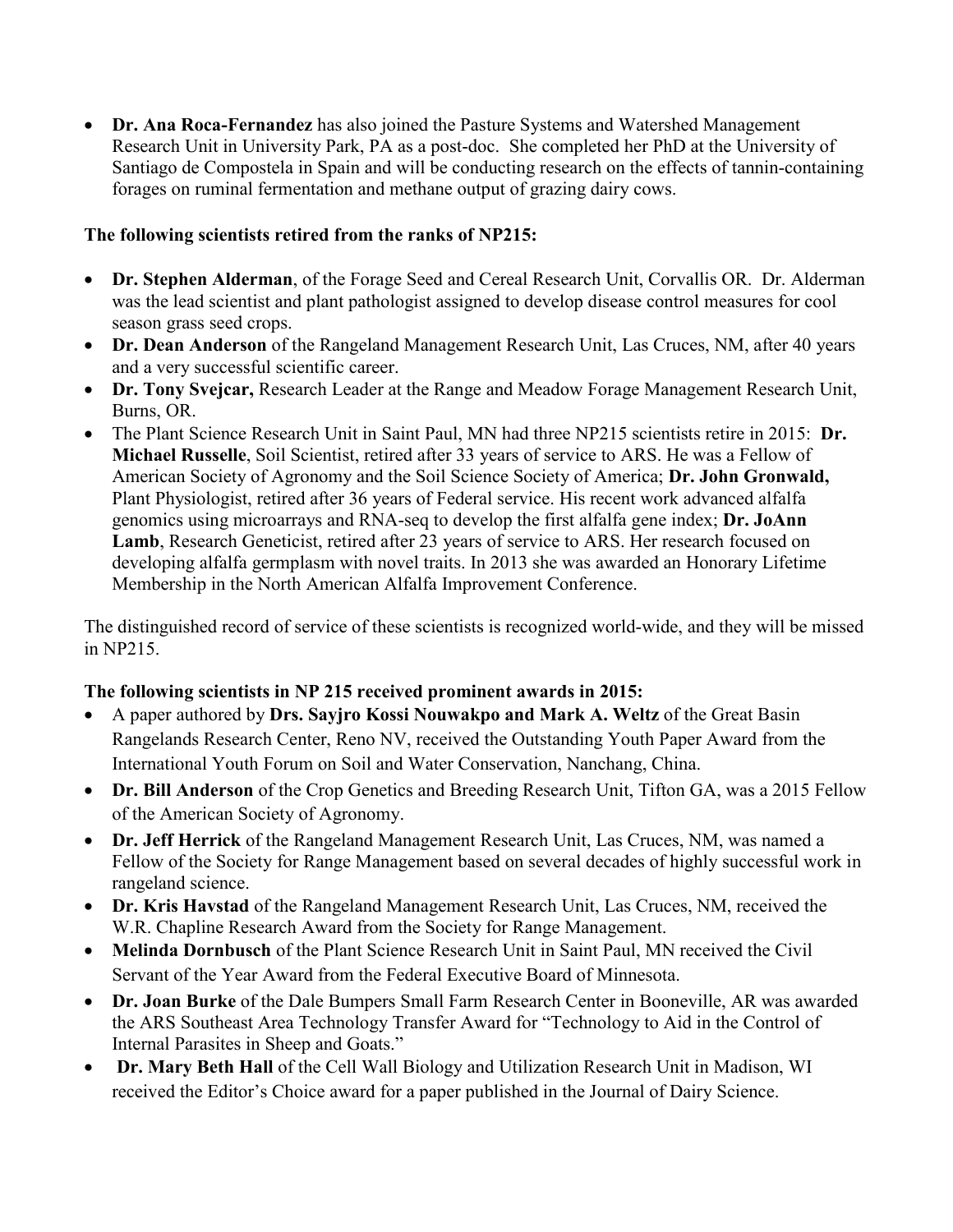• **Dr. Howard Skinner** of the Pasture Systems and Watershed Management Research Unit in University Park, PA was named as a fellow of the Crop Science Society of America and American Society of Agronomy.

The quality and impact of NP 215 research was further evidenced in 2015 by following:

- Over 173 refereed journal articles published;
- Three new invention disclosures submitted:
- Seven current cooperative research and development agreements, and one new material transfer agreement with stakeholders;
- Administration or development of 18 collaborative web sites for partners in academia, other research organizations or non-government organizations, and stakeholders.

**In 2015 NP 215 scientists participated in research collaborations with scientists in**: Argentina, Austria, Brazil, Canada, China, Colombia, Czech Rep, Denmark, Ethiopia, France, India, Italy, Kazakhstan, Kenya, Mauritius, Mongolia, Namibia, Romania, Russia, Spain, Switzerland, United Kingdom, and Uruguay.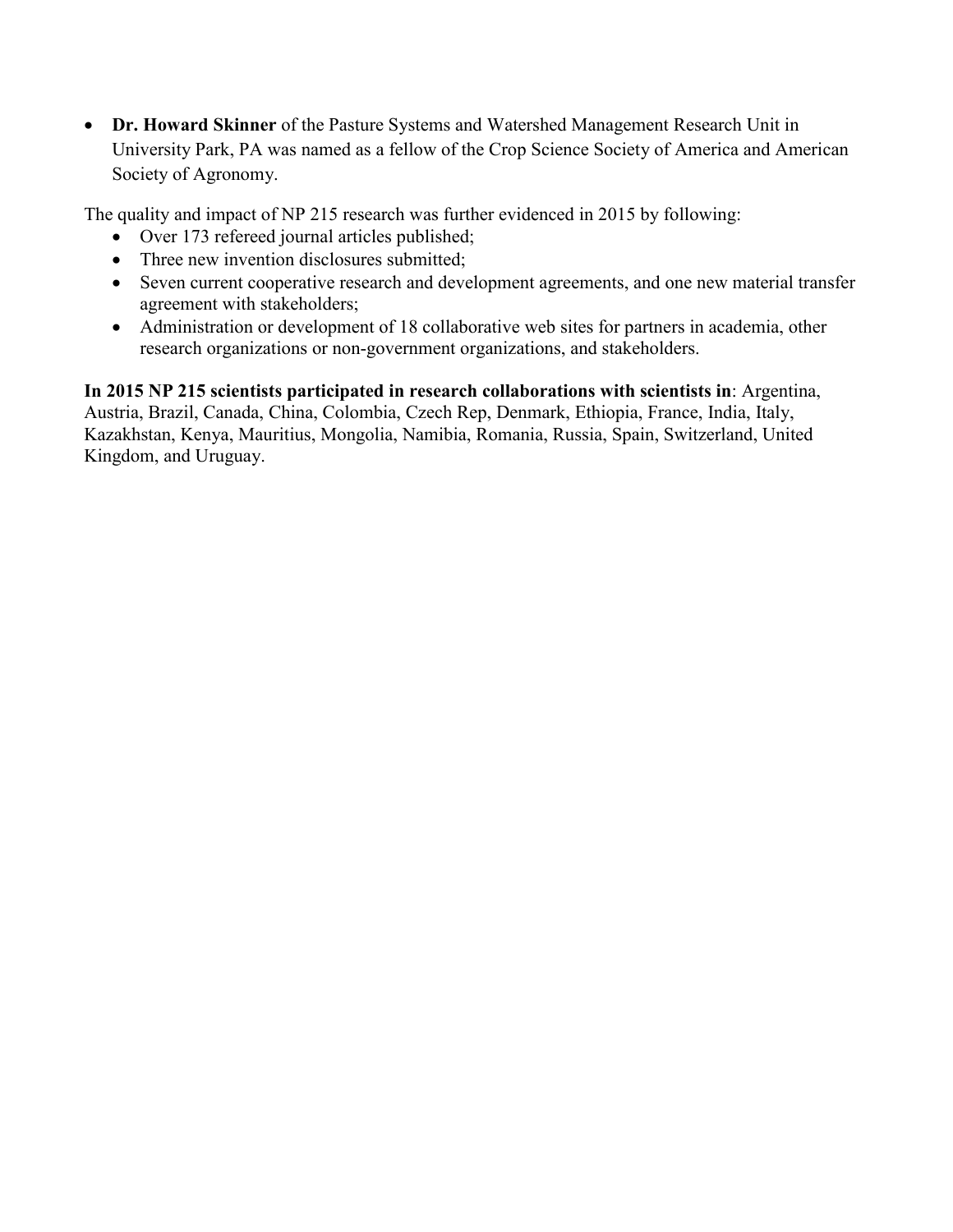#### **NP 215 Accomplishments for FY2015**

This section summarizes 19 significant and high impact research results that address one of the 4 specific components of the FY 2013 – 2018 action plan for the NP 215. Each section summarizes accomplishments of individual research projects in NP 215. Of particular note are the many high impact accomplishments that address key problems facing management of the Nation's grazing lands. Units in the NP215 program have been nimble in directing research to develop conservation practices and pasture/forage management systems that solve critical problems, including controlling wildfire and erosion, enhancing habitat values for critical species including sage grouse, controlling invasive species such as cheatgrass, and development of ecologically based techniques for quantitatively assessing and monitoring land. Many of the programs summarized for FY 2015 include significant domestic and international collaborations with both industry and academia. These collaborations provide extraordinary opportunities to leverage funding and scientific expertise for USDA - ARS research by rapidly disseminating technology, which enhances the impact of ARS research programs.

## **Component 1. Improved Rangeland Management for Enhanced Livestock Production, Conservation, and Ecological Services**

**New grass variety released to improve grazing land management and drought tolerance.** There is increasing interest in utilizing less productive agricultural lands (i.e., associated with increased drought, soil salinity, and low fertility) for grazing in the western U.S., it is difficult to establish grasses in these harsh environments. Thus, there is a critical need for winter hardy, early maturing grasses that establish rapidly and provide highly nutritional forage on western U.S. semiarid rangelands and non-irrigated pastures. ARS researchers at Logan, Utah, released a drought tolerant, winter hardy meadow bromegrass cultivar "Arsenal". On arid and semi-arid rangelands, Arsenal had 32% more seedlings establish than meadow bromegrass cultivars currently in use. Under similar conditions, Arsenal averaged 14, 66, and 5% increase in forage production over cultivars Cache, Regar, and MacBeth. Spring forage crude protein and digestibility were 17 and 12% greater than Cache and fiber 6% lower. Use of Arsenal is already expanding as ARS researchers in El Reno, OK have obtained plant variety protection and a license for the commercialization and marketing of the cultivar for Southern Plains rangelands. Arsenal (Plant Variety Protection No. 201500355) expands the use of meadow bromegrass from irrigated pastures to nonirrigated pastures and rangelands with =250 mm annual precipitation, providing livestock producers with high-yielding nutritious forage where less nutritious and lower yielding grasses were typically used.

**Scientific bibliography of salinity developed**. ARS scientists, the National Agricultural Library (NAL), and the Bureau of Land Management developed a bibliography of the worldwide, scientific literature on salinity sources, mobilization, and the transport of salts from rangelands to river systems, with particular emphasis on the Colorado River Basin. The bibliography allowed for a synthesis review on salinity transport from rangelands, describing how land management and conservation practices affect dissolved salt transport. The Bureau of Land Management and Bureau of Reclamation are using these documents to direct a multimillion dollar, multiyear research effort to develop cost-effective conservation practices to reduce salt loading within the Colorado River Basin.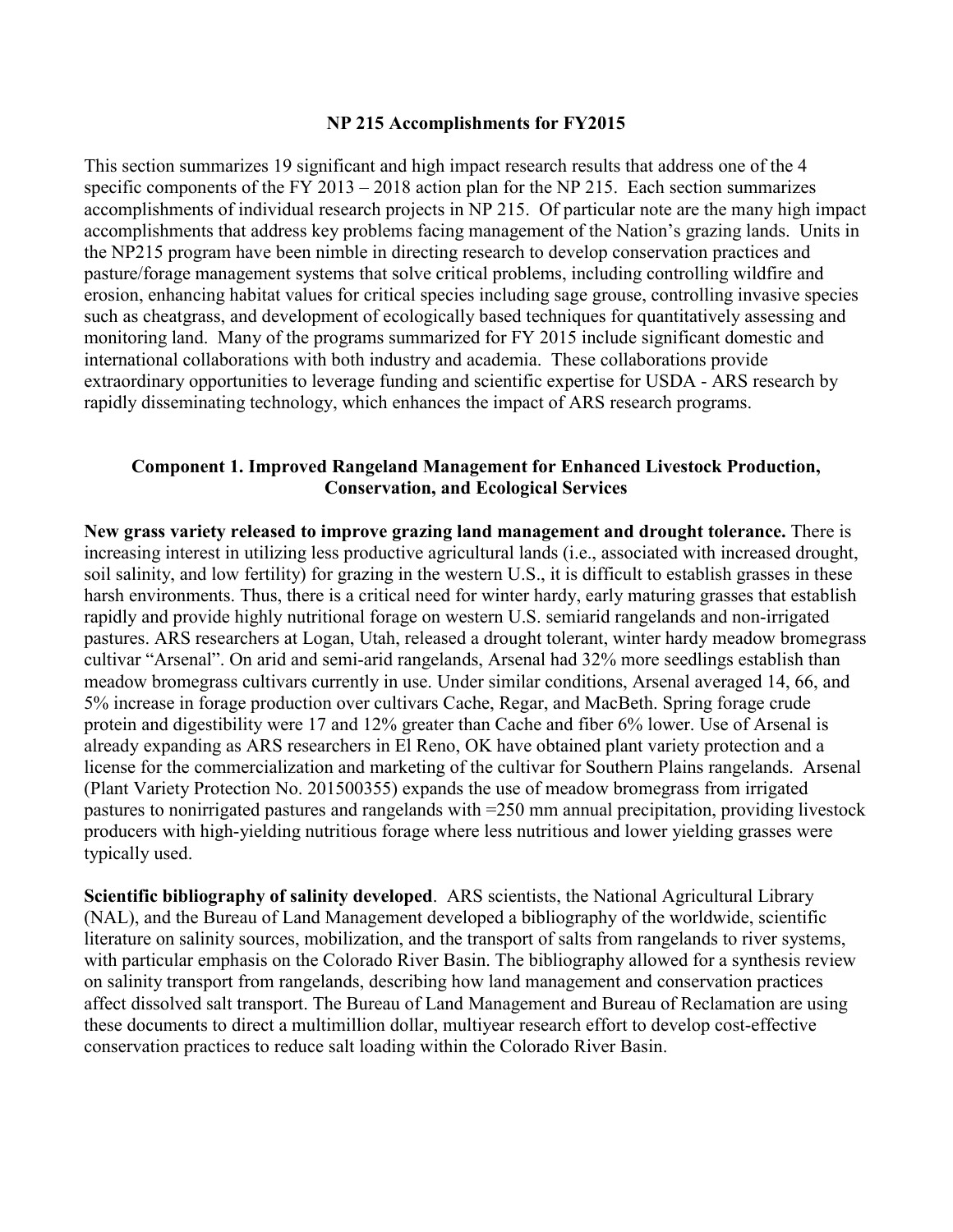**Tools and techniques for multi-scale inventory, monitoring, and assessment.** Standardized approaches for monitoring rangelands are needed to allow land managers and public land agencies to collect and share data that address numerous rangeland management and policy needs. ARS scientists in Las Cruces, NM led the implementation of core rangeland monitoring indicators, field methods, and sample design techniques within the BLM (including BLM's national guidance for monitoring solar and oil/gas development impacts and sage grouse habitat) and integration of BLM's monitoring efforts with the existing NRCS-NRI private-land monitoring program. Jornada scientists also created web-based tools for monitoring program design, data analysis and reporting, mobile and tablet-based data collection applications, and extensive training modules that are used by U.S. agencies and international partners. The inventory, monitoring, and assessment techniques and tools developed at the Jornada are providing managers and policy makers with information needed to manage resources at local to national scales over millions of acres of rangelands in the U.S. and around the world.

**Delayed germination developed to overcome perennial bunchgrass seedling mortality.** Invasion of sagebrush habitat by non-native annual grasses, such as cheatgrass, impacts about 60 million acres of western U.S. rangeland. Invasive annual grasses increase wildfire frequency, dramatically reducing livestock forage, eliminating habitat for wildlife (including the sage grouse), and costing taxpayers an estimated \$3.0 billion a year in fire suppression activities. Replanting burned areas with desired perennial bunchgrasses is the most promising management action, however, seeding success is extremely low. ARS scientists determined that seeded perennial grasses typically germinate in fall, and then the seedlings experience a very high (up to 100%) freeze-associated overwinter mortality. To address this problem, ARS, in collaboration with private industry and conservationists, developed a hydrophobic seed coating that delays seed germination until spring, dramatically decreasing seedling mortality. Initial field results demonstrated that the seed coating improves seedling establishment and survival.

**Native forbs improve rangeland biodiversity and pollinator efficiency on semiarid western U.S. rangelands.** Forb species are critically needed to provide greater biodiversity, food, and habitat resources for native pollinators, birds (including sage-grouse), and wildlife in the Great Basin and Colorado Plateau Regions of the western U.S. However, few commercial seed sources of North American forbs are available for revegetation where precipitation is less than 350 mm (13.8 inches) per year, and those seeds that are available are typically wildland-collected. The amount of time and resources necessary to make wildland collections in suitable quantities results in high seed prices and variable seed quality, such that forbs have been under-represented in rangeland seeding mixes. Thus, ARS scientists in Logan UT have released pre-variety germplasms of native Searl's prairie clover designated as Fanny, Bonneville, and Carmel for commercial use in rangeland restoration. These germplasms are adapted to habitats with low annual precipitation (e.g. Bonneville [178 mm, 7.0 inches per year], Fanny [321 mm, 12.6 inches per year], and Carmel [347 mm, 13.6 inches per year]), and provide a genetically diverse array of Searl's prairie clover genotypes that biologically fix nitrogen as well as provide high quality food for wildlife and native pollinators. This germplasm provides a commercially available seed source for use in rangeland restoration.

**Seasonal weather-related decision-making for cattle production in the Northern Great Plains**. Ranching is a challenging and sometimes risky business, with cattle production (and associated enterprise income) largely being dependent on seasonal weather patterns and corresponding forage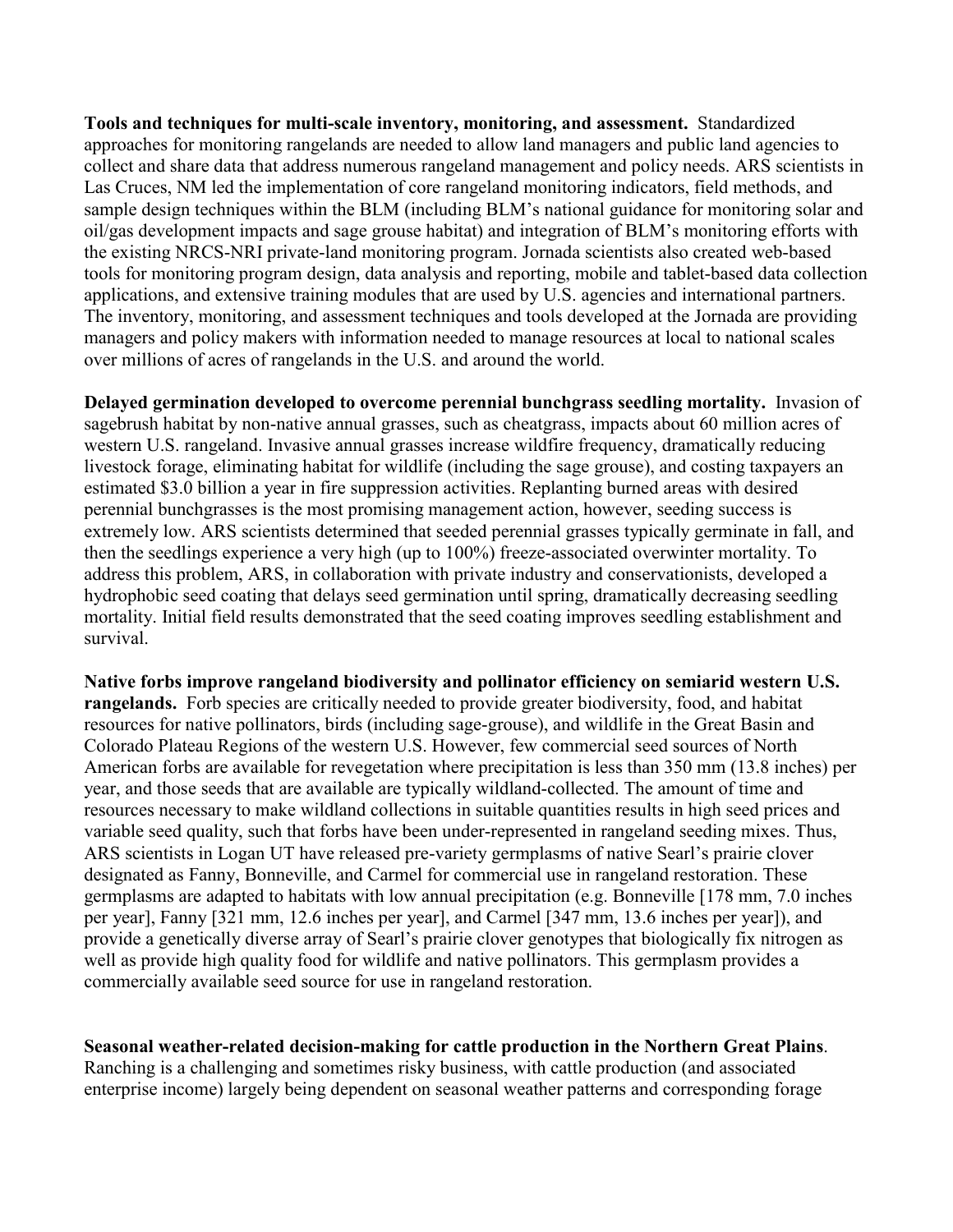production. To help reduce this risk, ARS scientists in Cheyenne, Wyoming, Fort Collins, Colorado, Mandan, North Dakota, and Miles City, Montana performed a multistate analysis of seasonal weather effects on cattle production across the Northern Great Plains (Wyoming, North Dakota, and Montana). Cool, wet springs and longer, cooler growing seasons increased cattle production across the Northern Great Plains. ARS is working with the USDA Regional Climate Hub to deliver knowledge of these seasonal weather influences on cattle production to land managers, providing them with increased enterprise flexibility needed to deal with variable forage production, matching animal demand to forage availability, through use of seasonal weather forecasts,. This type of science-based knowledge, practical information, management and conservation strategies and decision tools are critical to helping ranchers adapt to weather variability and changing climatic conditions.

**The Lawson Aerator as a treatment for habitat restoration.** Degraded big sagebrush/bunchgrass communities in the Great Basin provide very poor habitat and grazing resources for cattle and wildlife, including the sage grouse. ARS scientists mechanically treated old, degraded big sagebrush habitats in north-central Nevada using a Lawson Aerator. Pulled by a tractor, the Lawson Aerator consists of a heavy drum with blades that crush large, woody vegetation (such as declining sage brush and invading juniper), reduce soil compaction, and aerate the soil. When an area composed of 40% declining big sagebrush cover and desirable herbaceous vegetation at 1.3 plants per square meter was treated in the spring, it was converted to a habitat with 8.7 perennial grasses and 3.4 perennial forbs per square meter, and in the first year, a big sagebrush cover already at 5%. This innovative treatment has provided excellent wildlife and grazing values to the area.

**Climate smart decision-making tools developed for Southwest U.S. land managers**. Scientists across New Mexico, Arizona, Hawaii, Nevada, California, and Utah established a partnership to develop climate-smart decision-making tools in support of the USDA SW Regional Climate Hub. ARS scientists in Las Cruces and Cooperative Extension Agents in all six states worked together to translate scientific information into management resources and tools that are readily available to farmers, ranchers, foresters, and other stakeholders. Team members also met with counterparts in the U.S. Affiliated Islands of Guam and American Samoa that fostered closer ties to the SW Regional Climate Hub. This effort provided critical content to the SW Climate Hub in their effort to equip land managers with tools for adapting to changing climate.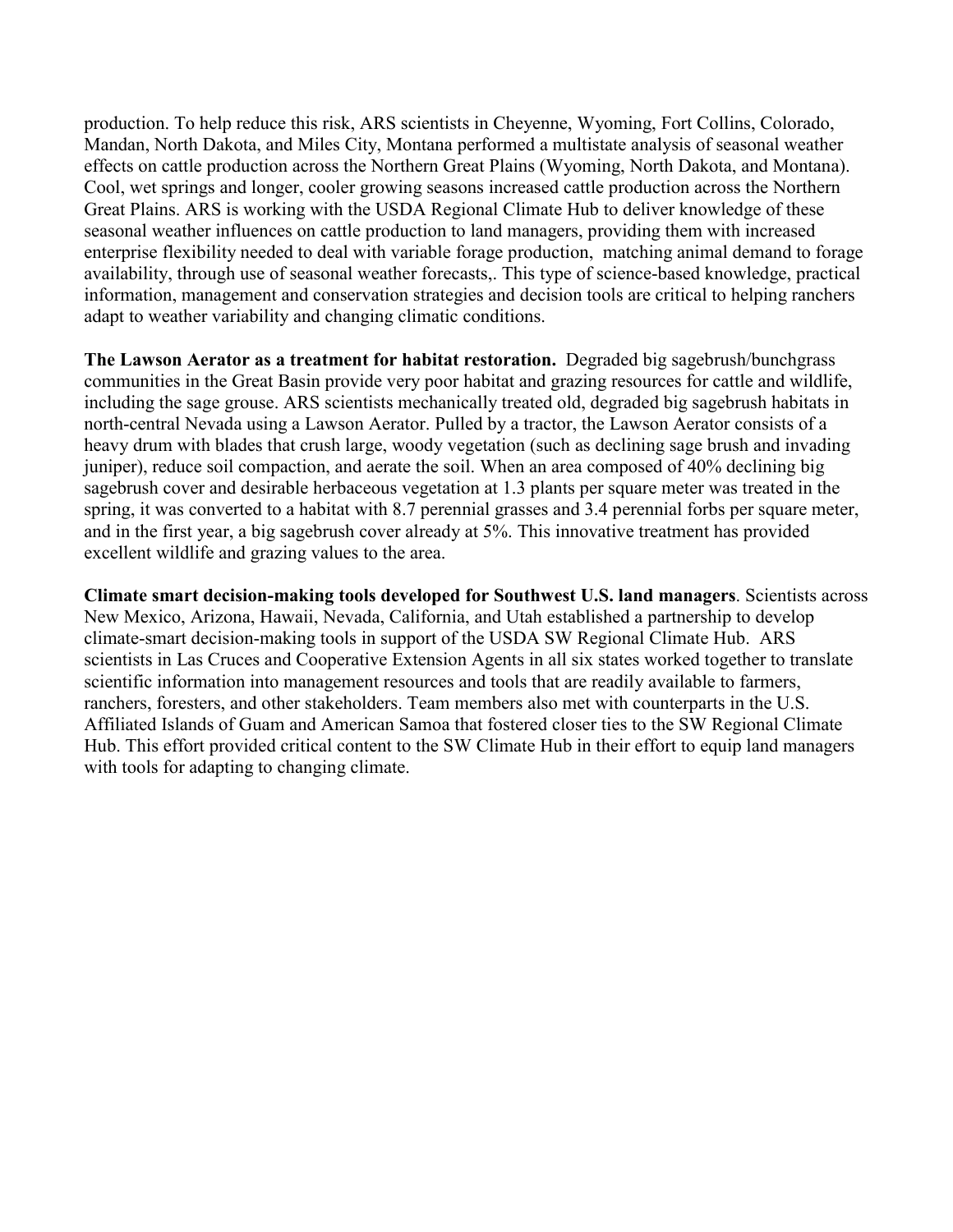## **Component 2: Develop Improved Pasture Technologies and Management Systems**

**High quality, cold-tolerant, grass variety released for improved management of humid temperate grazing systems.** Livestock producers who use management-intensive grazing systems need improved grass varieties that are more long-lived in the pasture and of higher quality for growth and milk production. ARS scientists in Madison, Wisconsin, developed and released Hidden Valley meadow fescue to the public. This grass variety represents a significant improvement in forage quality over typical pasture forage varieties, as measured by increased fiber digestibility, combined with superior cold tolerance to survive throughout the humid temperate regions of the eastern U.S. and Canada. Seed was produced and distributed as requested to seed companies for further seed multiplication and commercialization. This variety is expected to fill a significant demand for a cold-tolerant, droughttolerant, and high-quality grass for management intensive grazing systems in the North Central and Northeastern U.S.

**Control of internal parasites in sheep.** Alternatives to synthetic anthelmintics remain critical due to the prevalence of dewormer resistant parasites that cost farmers worldwide billions of dollars every year. Copper oxide wire particles (COWP) were determined to control barberpole worm, a worm that causes blood loss and death; recently two forms with different particle diameters appeared on the U.S. market for small ruminants to treat copper deficiency. Scientists at USDA, ARS in Booneville, AR, Louisiana State University, University of Arkansas, and Fort Valley State University determined that the smaller diameter particles reduced the percentage of barberpole worm better than the larger diameter, and reduced fecal egg counts in lambs, a sign of worm infection. This is the first report comparing copper oxide wire particles with two different particle diameter sizes on barberpole worm infection in lambs. There has been widespread interest by southeastern U.S. small ruminant producers and extension agents in the use of copper oxide for worm control, one of the few options remaining to sustain these industries. The results are important to organic and conventional farmers, poor resource farmers worldwide, extension specialists, and scientists with the aim of controlling barberpole worm in sheep and goats, which can save the industry lost income due to morbidity and mortality.

**Use of a heat tolerant** *Bos taurus* **breed on tall fescue pastures.** Reproduction in cows in the southeastern U.S. can be hampered by environmental factors such as the dominant forage, tall fescue, and heat stress, which costs the beef industry millions of dollars annually. Use of a tropically adapted Bos taurus beef breed, Romosinuano, that is more thermo-tolerant may allow for a tolerance to fescue toxins and improve production parameters on Arkansas pastures. Scientists from USDA, ARS Booneville, AR, Texas A&M, El Reno, OK and Clay Center, NE determined that the Romosinuano might be considered for inclusion in a breeding program due to direct favorable effects on calving and weaning rate, lower death losses and better stability compared with Angus, even considering the negative effects of tall fescue. These results provide information on potential genetics for cow-calf production on endophyte-infected tall fescue, information that is important to producers, extension agents, and scientists.

**Isoflavones produced by clovers could enhance protein quality in ruminant diets**. Hyper-ammonia producing bacteria in the rumen of grazing livestock can degrade protein and limit the quality of digested proteins and, therefore, have a negative impact on animal performance. An ARS scientist in Lexington, KY conducted a laboratory experiment and found that 'Cinnamon Plus' red clover contained enough of the phytoestrogen, biochanin a, to inhibit Clostridium sticklandii, a bovine ruminal hyper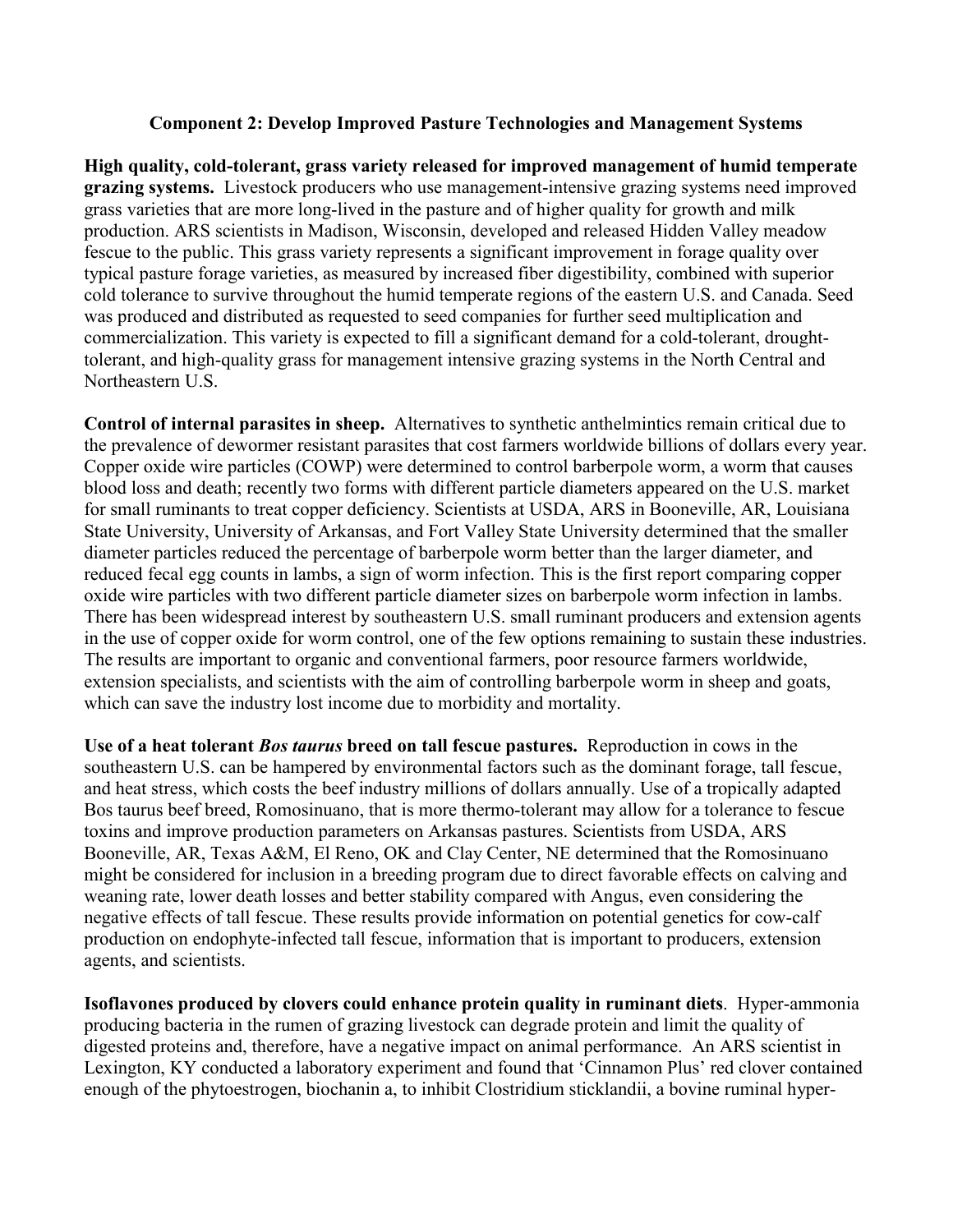ammonia producing bacterium. A grazing trial is currently being conducted to verify if biochanin a supplemented to steers can enhance weight gain efficiency. This research could provide evidence that clovers in the diets of steers can inhibit the hyper-ammonia producing bacteria to an extent that provides an increase in average daily weight gain by the steers**.** 

**Identification of perennial grasses with high-yield potential for biofuel and forage production**. The U.S. Department of Energy is seeking to decrease the nation's dependence on imported oil by developing renewable sources of bioenergy that can be produced from crops grown by U.S farmers. As part of that effort, USDA-ARS researchers worked with university researchers to study three species of perennial grasses (giant miscanthus, giant reed, and miscane) and compare their biomass yields under irrigated and non-irrigated conditions during the first three years after planting. Giant reed produced more biomass than the other two grasses in all three years regardless of irrigation, but was especially productive in the second and third years after planting. The research team also investigated the potential of these perennial grasses to help farmers minimize risk and maximize production efficiency by doubling as a food source for grazing livestock when necessary to meet changing market conditions. Nutritive value and energy content of the three grasses were compared during the first three years after planting, and results suggested that miscane and giant reed could potentially serve as livestock forages as well as bioenergy sources. However, giant reed is not currently recommended for planting, and feeding trials would be necessary before either species could actually be recommended for livestock consumption. This will impact farmers, scientists, and agency personnel because it can help identify perennial crops that potentially offer the highest yields of biomass for domestic energy production while possibly serving a dual-use option as livestock forage.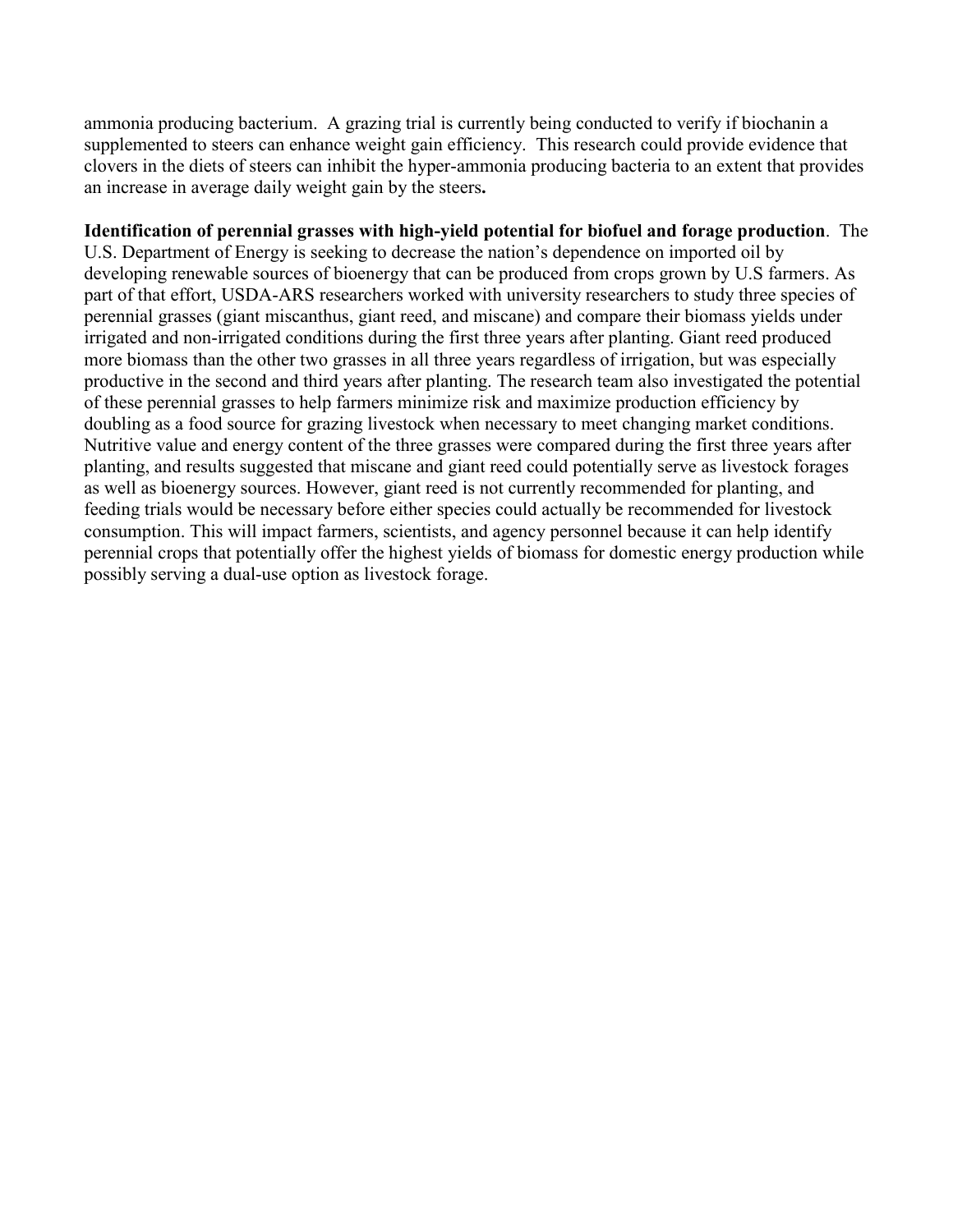## **Component 3: Improved Harvested Forage Systems for Livestock, Bioenergy and Bioproducts**

**Molecular diagnostics of seed gall nematodes.** Certain species of seed gall nematodes are regulated as quarantine pests by many countries because they attack wheat and other grasses, and they can carry bacteria toxic to livestock. Growers and regulatory officials face an enormous problem in that the existing molecular methods for distinguishing these nematodes are time consuming and occasionally inaccurate. Scientists from ARS and APHIS in Beltsville, Maryland, designed a new molecular diagnostic test that can rapidly detect and distinguish four different seed gall nematodes of wheat and grasses. This research is significant because the new assay is species-specific, highly sensitive, and faster to perform than existing molecular methods. This test will be useful for federal and state diagnostic labs, domestic and international research scientists, regulatory personnel, or extension agencies for identifying and preventing further damage caused by seed gall nematodes.

**Reducing the carbon footprint of cellulosic ethanol.** After producing ethanol from crop residues such as corn stover and straw, a slowly decomposing byproduct remains which is typically burned for energy recovery, but harvesting crop residues can result in decreased crop yields and soil carbon levels. ARS scientists in University Park, PA, in collaboration with university scientists, compared the current practice of burning this residue versus applying it back to the land. They found that although most prior studies recommend burning this material to generate electricity for the biorefinery, applying it to the land instead resulted in ethanol production systems with the lowest greenhouse gas (GHG) footprint, highest levels of soil carbon, and the greatest offset of GHG emissions. This finding could help the industry evaluate the different markets for byproducts produced at the biorefinery, considering both the economic and environmental impacts.

**Improving the digestibility of forage grasses through cell wall modification.** Grasses frequently have a lower digestibility compared to other forages such as alfalfa due to a strong cross-linked structure in grass cell walls. A major component of the cross-linking in grass cell walls is a phenolic compound called ferulic acid which produces ferulates. Ferulates in the cell wall become attached to lignin, creating a cross-linked network that reduces grass digestibility in dairy cows and other ruminants. ARS scientists in Madison, WI found a way to change the composition of the cell wall components in grasses, resulting in decreased ferulate attachments, fewer cross-linkages, and improved digestibility. Using modern genetic engineering tools, forage grasses can be modified to increase digestibility without inhibiting yield. Such increased digestibility has both economic and environmental benefits to U.S. dairy producers with the potential to save \$350 million in feed costs and reduce the amount of manure produced by 2.8 million tons.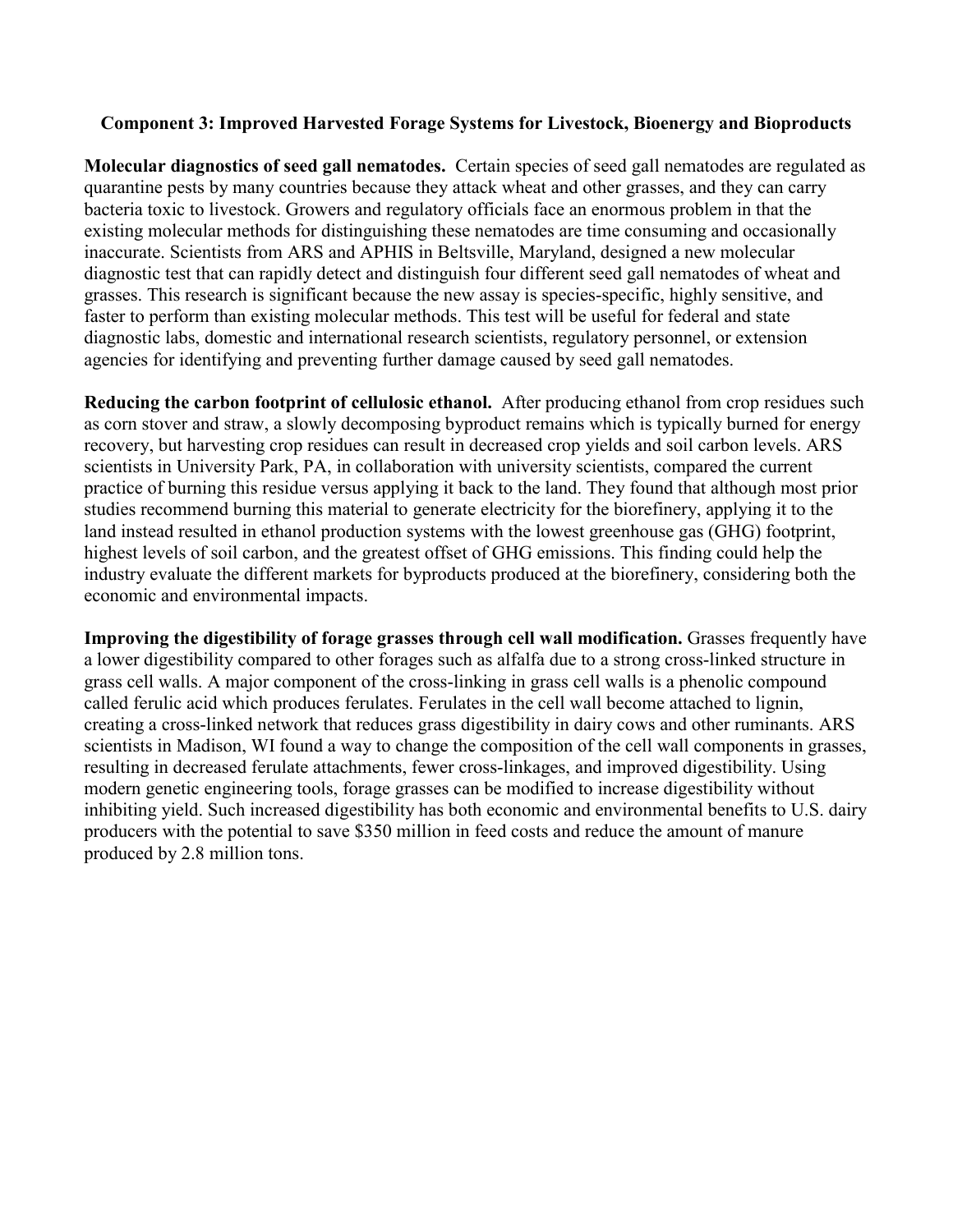## **Component 4: Turf Improvement**

**Outdoor display educates the public on the importance and benefits of turfgrass.** Turfgrass is under scrutiny for its requirements for water, fertilizer and pesticides, but is not often credited with the benefits it provides to the environment, economy and society. In some communities, turfgrass use is demonized and even targeted via turfgrass removal programs. In addition, the science behind turfgrass is not well recognized by the general public. To educate and inform the public about turfgrass, ARS scientists at the United States National Arboretum in Washington, District of Columbia, developed a new initiative entitled "Grass Roots". A 1.3 acre outdoor exhibit, the centerpiece of Grass Roots, was opened in late 2014 at the National Arboretum. The outdoor exhibit, along with associated web pages, has been very successful to date, with tens of thousands of visitors already enjoying the exhibit and learning from the displays. The Grass Roots Initiative is demonstrating the fundamentals of turfgrass, its value in landscapes, and the inherent scientific accomplishment to improve turfgrass and its management. This initiative has resulted in collaboration between USDA and turfgrass industry partners, and is making turfgrass benefits more visible to the general public, hence saving jobs and improving the environment.

**Resistance to stem rust in Lolium perenne.** Stem rust is the most significant disease problem for perennial ryegrass and tall fescue crops grown for seed production. A critical component to addressing this problem is the identification of germplasm with resistance to the disease. ARS researchers in Corvallis, Oregon, have identified individual plants of *Lolium perenne* displaying improved resistance to one pathotype of *Puccinia graminis* subsp. *graminicola* (stem rust pathogen). Progeny of the resistant plants were crossed with advanced breeding lines of turf-type perennial ryegrass and sent to collaborators at Rutgers University for evaluation. Selected progeny of our resistant plants crossed with well-adapted public forage types were successfully tested in field plots with a high level of naturallyoccurring infection. These turf and forage selections will be very useful in creating improved germplasm resistant to stem rust to be used by Lolium breeders nationwide.

**Outdoor display highlights the science of turfgrass development and management.** Turfgrass is under scrutiny for its requirements for water, fertilizer and pesticides, but is not often credited with the benefits it provides to the environment, economy and society. In some communities, turfgrass use is demonized and even targeted via turfgrass removal programs. In addition, the science behind turfgrass is not well recognized by the general public. To educate and inform the public about turfgrass, ARS scientists at the United States National Arboretum in Washington, District of Columbia, developed a new initiative entitled "Grass Roots". A 1.3 acre outdoor exhibit, the centerpiece of Grass Roots, was opened in fall 2014 at the National Arboretum. The outdoor exhibit, along with associated web pages, has been very successful to date, with tens of thousands of visitors already enjoying the exhibit and learning from the displays. The Grass Roots Initiative will help make the value of turfgrass and landscapes, and the inherent scientific accomplishments, more visible to the general public, hence saving jobs and improving the environment.

**Kentucky bluegrasses that require fewer inputs**. Kentucky bluegrass is a species preferred by many homeowners, athletic field managers, park and grounds managers and golf course superintendents from the Mid-Atlantic to the Inner Mountain West. However, there are some concerns about using this species in a sustainable landscape because of its requirements for high water, fertilizer and pesticides inputs. ARS scientists at the United States National Arboretum, Washington, District of Columbia,